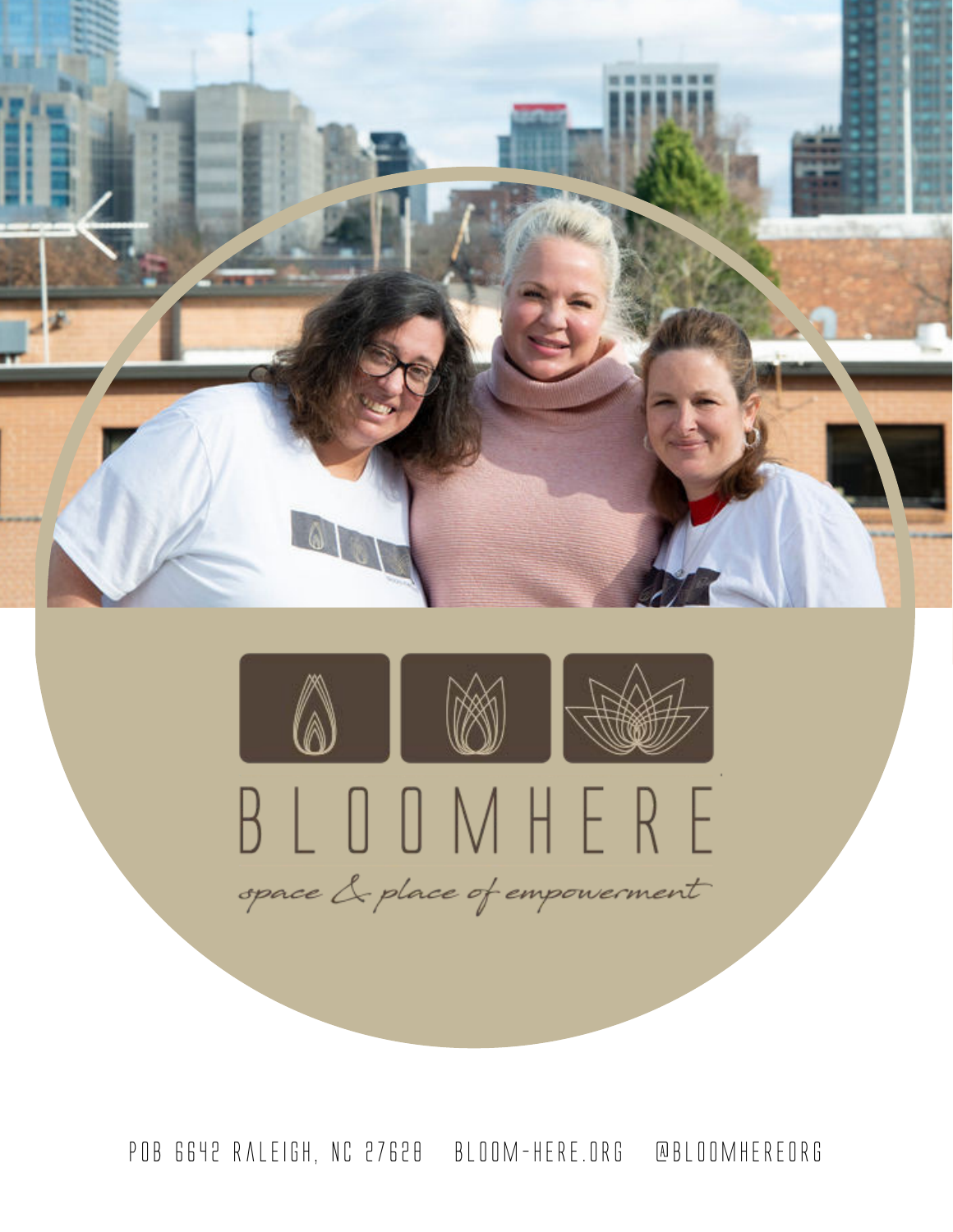## O U R W I S H F O R Y O U

A Note From Melinda

Dear Friends,

Reflecting on 2020 has taught us this: the only thing we can truly control is how we show up in the world.

Our values and spiritual principles inspire how we treat one another, and ourselves. When we asked the Bloomies what values they would choose for BLOOMHERE, they were quick to point us to the heart of our work: community, dignity, empowerment, hope, growth, healing, sisterhood, courage, honesty, innovation, love, and compassion.

The Bloomies named aspects of life that we wish for them, and also for you.

Our wish for you this year is that you would experience the heartbreaking beauty of community, the humbling power of compassion, and the roar of courage in the face of fear.

This year, we know we can offer hope and healing to four strong and courageous women who have taken the risk of embarking on their healing journeys. Thank you for joining us.

With joy,



Melinda Taylor

Founder and Executive Director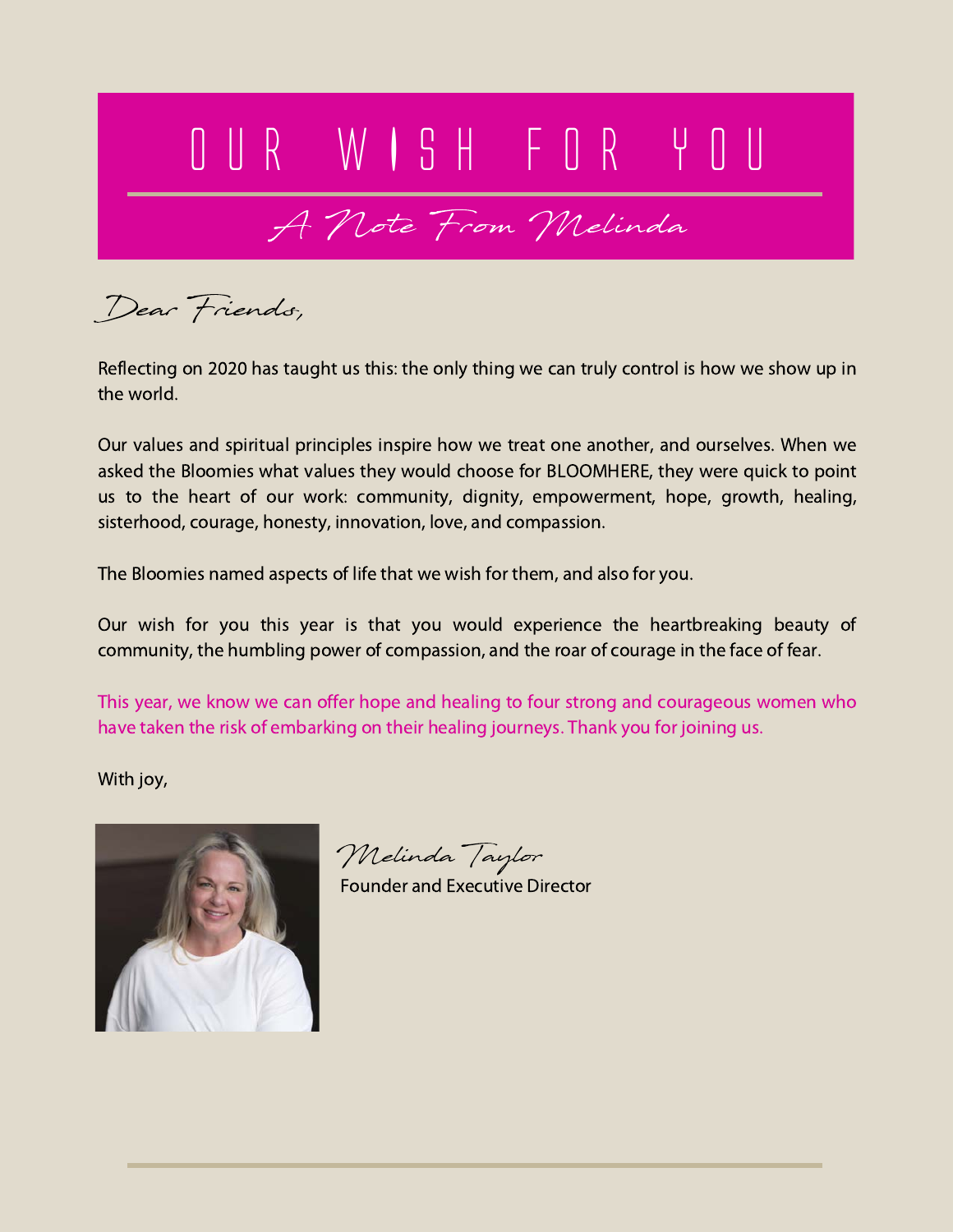## W H O W E A R E

Our Mission & Vision

### Mission

BLOOMHERE is a nonprofit justice enterprise organization providing women survivors of abuse, addiction, prostitution, and trafficking a safe place and the resources to heal. We support the wellbeing of women so they may nurture their own resilience.

### Vision

Our vision is to witness each sister bloom into a passionate and empowered life.

### WE BELIEVE

We believe in the power of community. We believe in planting the seeds of wellbeing. We believe in the resilience of women survivors. We believe in providing opportunities for growth. We believe healing is rooted in justice.

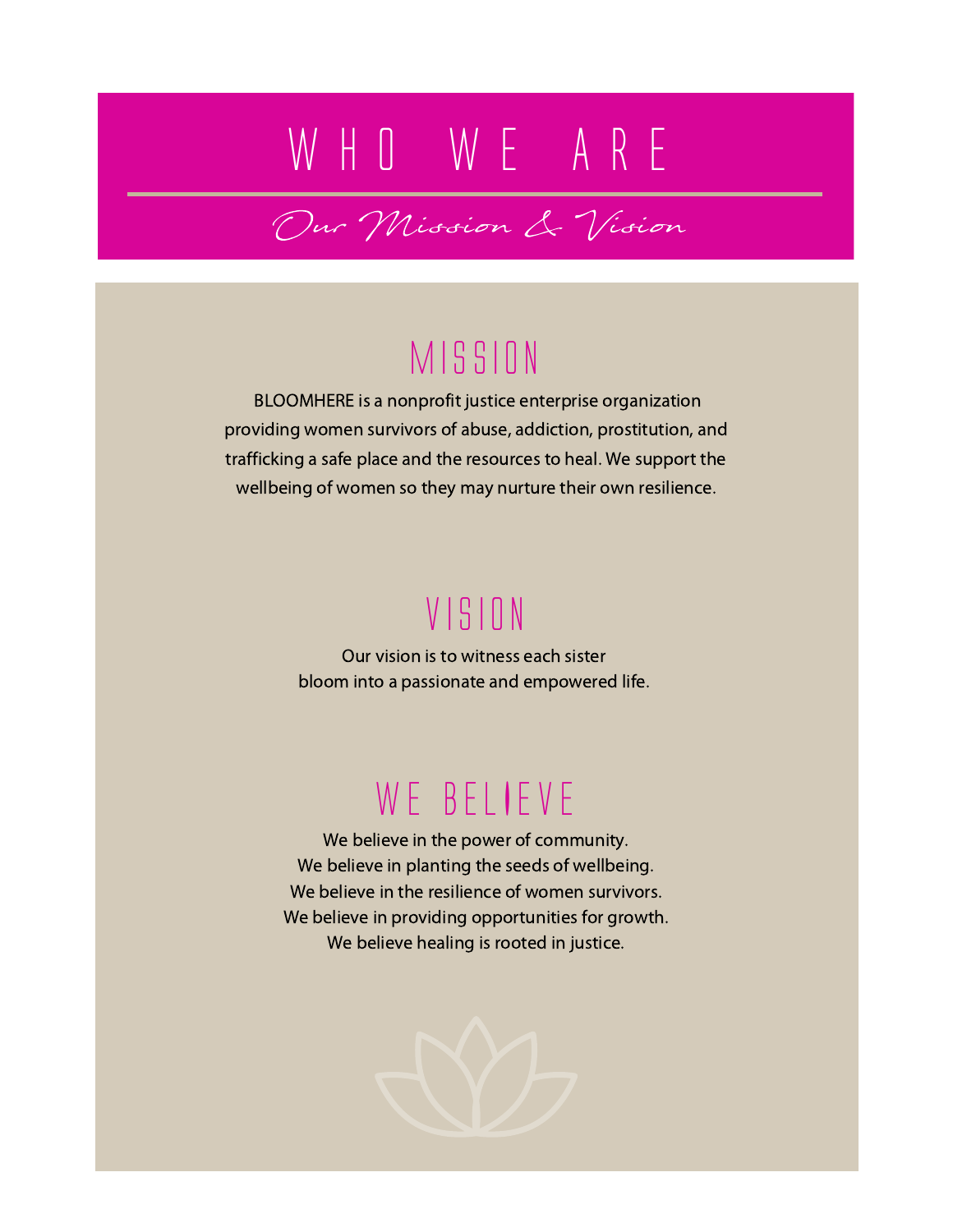# T H E B L O O M E F F E C T

### Our Program







BLOOMING



#### RESIDENTIAL HOME & RECOVERY

The BLOOMHERE home is located in Raleigh, NC. Women survivors of abuse, addiction, prostitution, and trafficking share a safe place to live and heal with a community of support. The home supports adult women 18+, is free-of-charge for participants, and requires a two-year stay. During recovery, a compassionate and professional team will provide therapy and medical care, substance rehabilitation support, and opportunities for physical health and wellness, which are necessary for mental, physical, and spiritual well-being for each woman to BLOOM.

#### EMPLOYMENT & EDUCATION

Our justice enterprise provides employment opportunities for each BLOOMER to start claiming a life of economic independence by earning a livable wage. Individualized enhancement plans and skills training are provided to help each woman meet her personal aspirations and ensure a successful future for each BLOOMER post-program.

#### ADVOCACY & EMPOWERMENT

While BLOOMING, our residents may obtain leadership roles within the program, and extend their participation as advocates to raise awareness in the community. Each voice is empowered to share the message of hope to other potential women in need in an effort to plant the seed of wellbeing.

#### GRADUATION & BEYOND

Women who complete our two-year program become sisters for life in the BLOOMHERE community and are prepared to set out on a path to reach their highest aspirations. We provide transitional support to start the next phase of their journey with confidence, including guidance for permanent housing, access to transportation, and stable employment that offers a livable wage and economic indepence.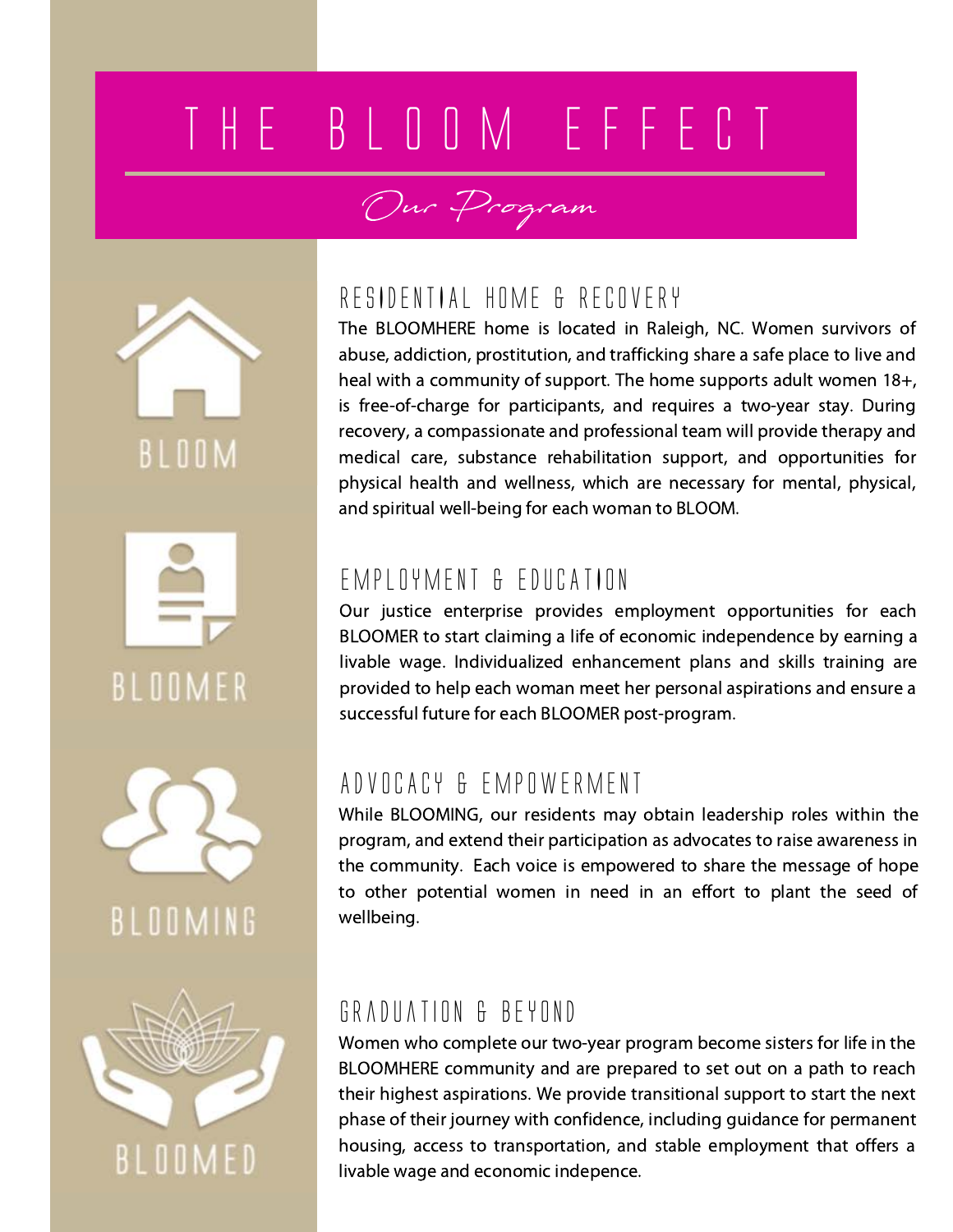# B L O O M H E R E B O D Y O I L S

Our Justice Enterprise

At BLOOMHERE we provide our community of women survivors the opportunity to live a life of economic independence through our justice enterprise.

A justice enterprise is an organization that achieves community impact through business operations that prioritize a living wage, meaningful products, dignified work, and an inclusive workforce.



Our organic body oils are available for purchase at www.bloom-here.org

Our organic body oils are produced and packaged by our community of women survivors on a courageous path to healing and recovery.





### a national movement

BLOOMHERE is proud to be a sister organization in the Thistle Farms National Network, the largest network in the United States committed to a housing-first model for survivors. The Thistle Farms National Network grew by 150 beds in seven months, bringing the total to over 500 in 2020. Together, we light the way home for the next woman survivor.

Learn more at www.thistlefarms.org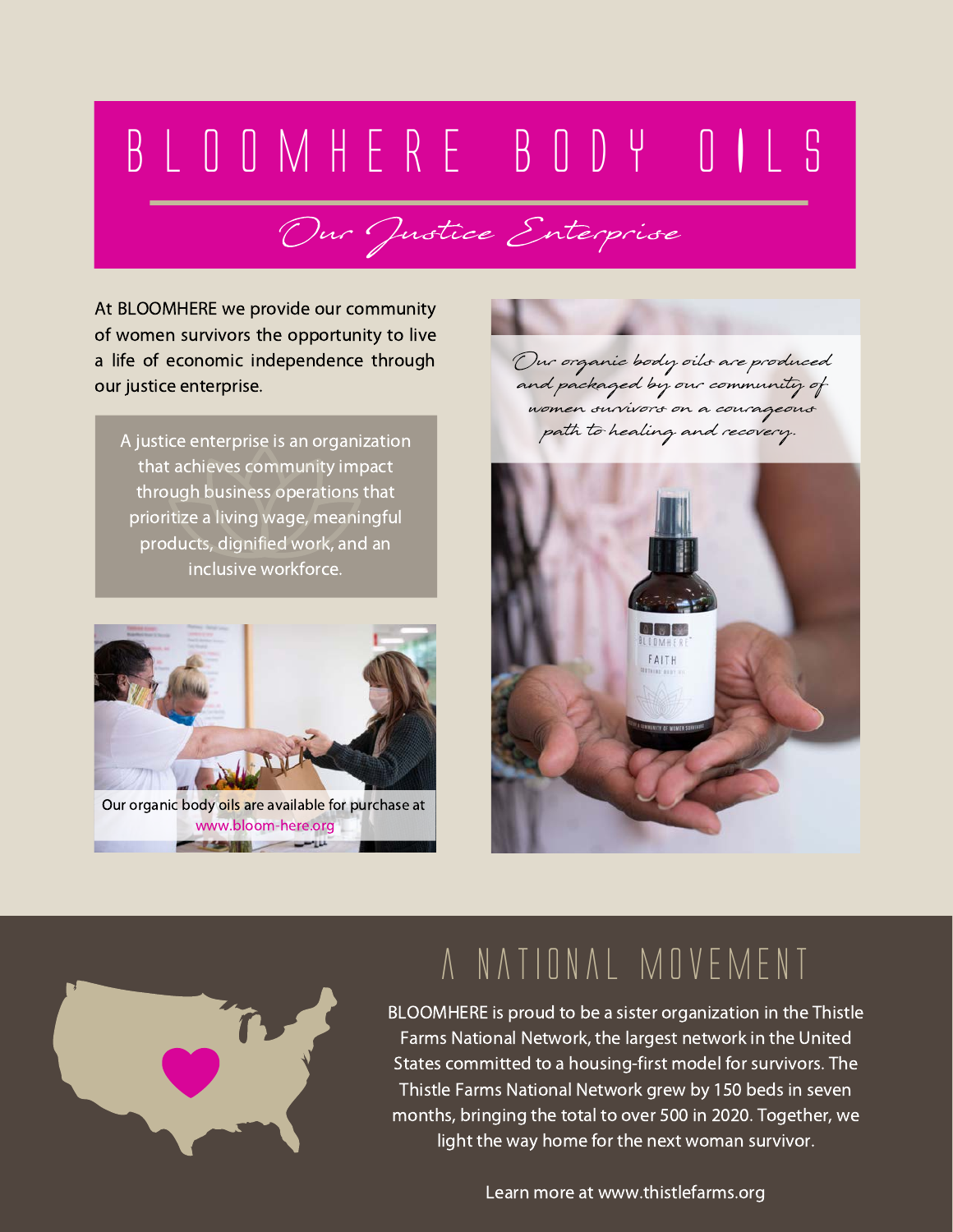## 2 0 2 0 I M P A C T

We Made A Difference Together



\$4,000 of prescription assistance 3,200 nourishing meals









1,095 nights of safe shelter 780 hours of group recovery meetings



Wellness and dental care for all residents



Join Us On The Journey

VOLUNTEER - GIVE - PARTNER

Visit www.bloom-here.org today!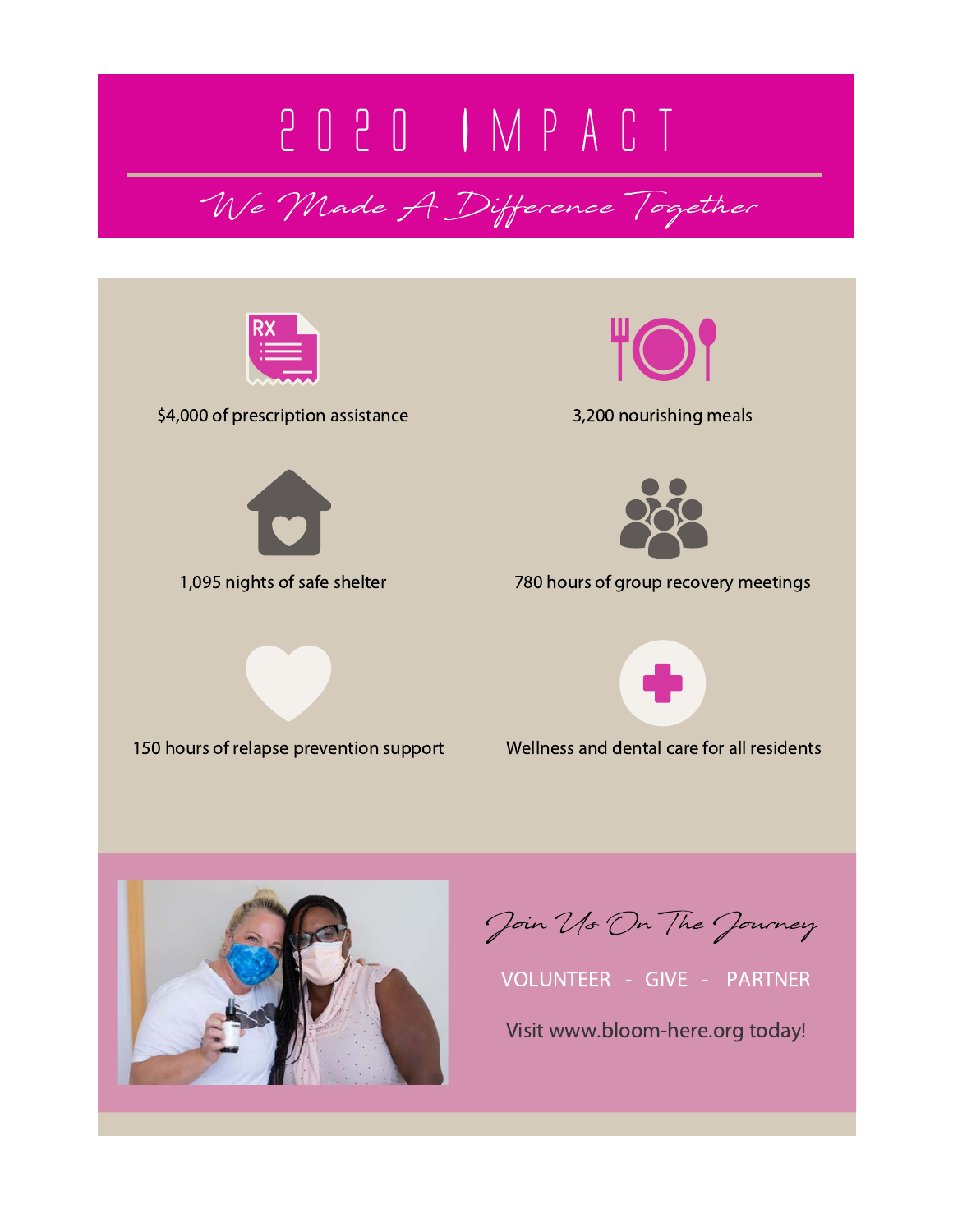### I T T A K E S A V I L L A G E 150 hours of relapse prevention support

#### Thank You To Our 2020 Community Partners

Our Partners & Volunteers

Angus Barn A Place At The Table Bay Six Believe Therapy Blue Lotus Yoga Current Wellness Dram & Draught Fellowship Health Resources Food Lion Gin Burchfield

Healing Transitions Healing Wings Consultants Heritage For Hope Jen Davis Kendra Scott Lululemon Larkspur Salon Mindpath Centers **NeighborHealth** Queen of Wines

Raleighwood Media Group StepUp Ministry The Flourish Market The Locality Thistle Farms Tyler Cunningham Photography Tyler McKenzie, Hamilton YSR12 Yoga Wolk360

#### Thank You To Our 2020 Volunteers

In 2020 over 40 volunteers furthered our mission by: Driving the Bloomies to healthcare and community connection appointments. Building relationships with the Bloomies through lunch dates and Zoom visits. Nourishing the Bloomies with prepared meals and nutrition education. Offering opportunities for healing through creative therapies like photography and art.



### partnership highlight

When local apparel and branding manufacturer Bay Six stepped forward to offer production space for our organic body oils, they also offered us a place to work, heal, and grow together. Thank you, Bay Six!

Check them out at www.wearebaysix.com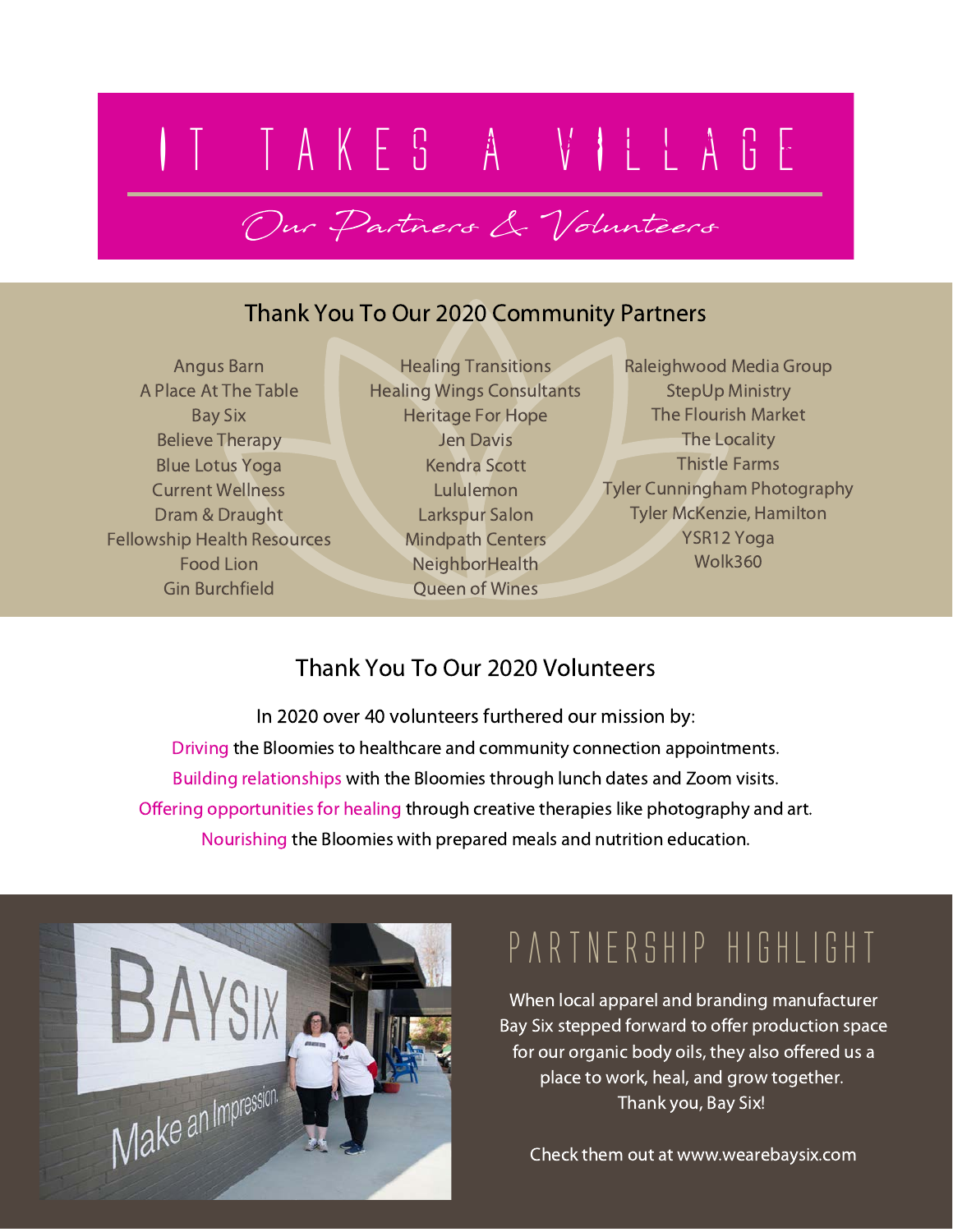# I T T A K E S A V I L L A G E

Our Team





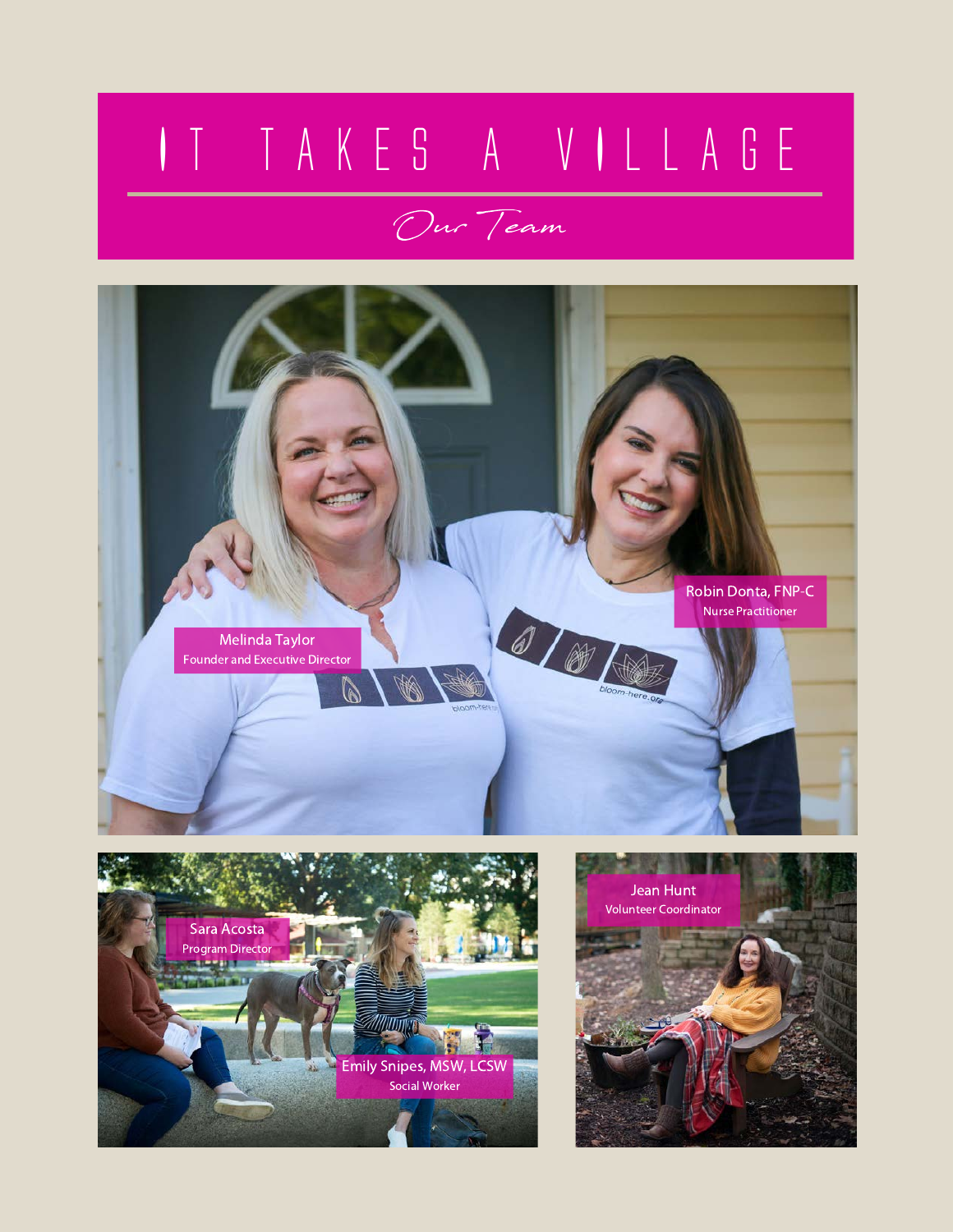# W H A T ' S N E X T ?

### Blooming In 2021